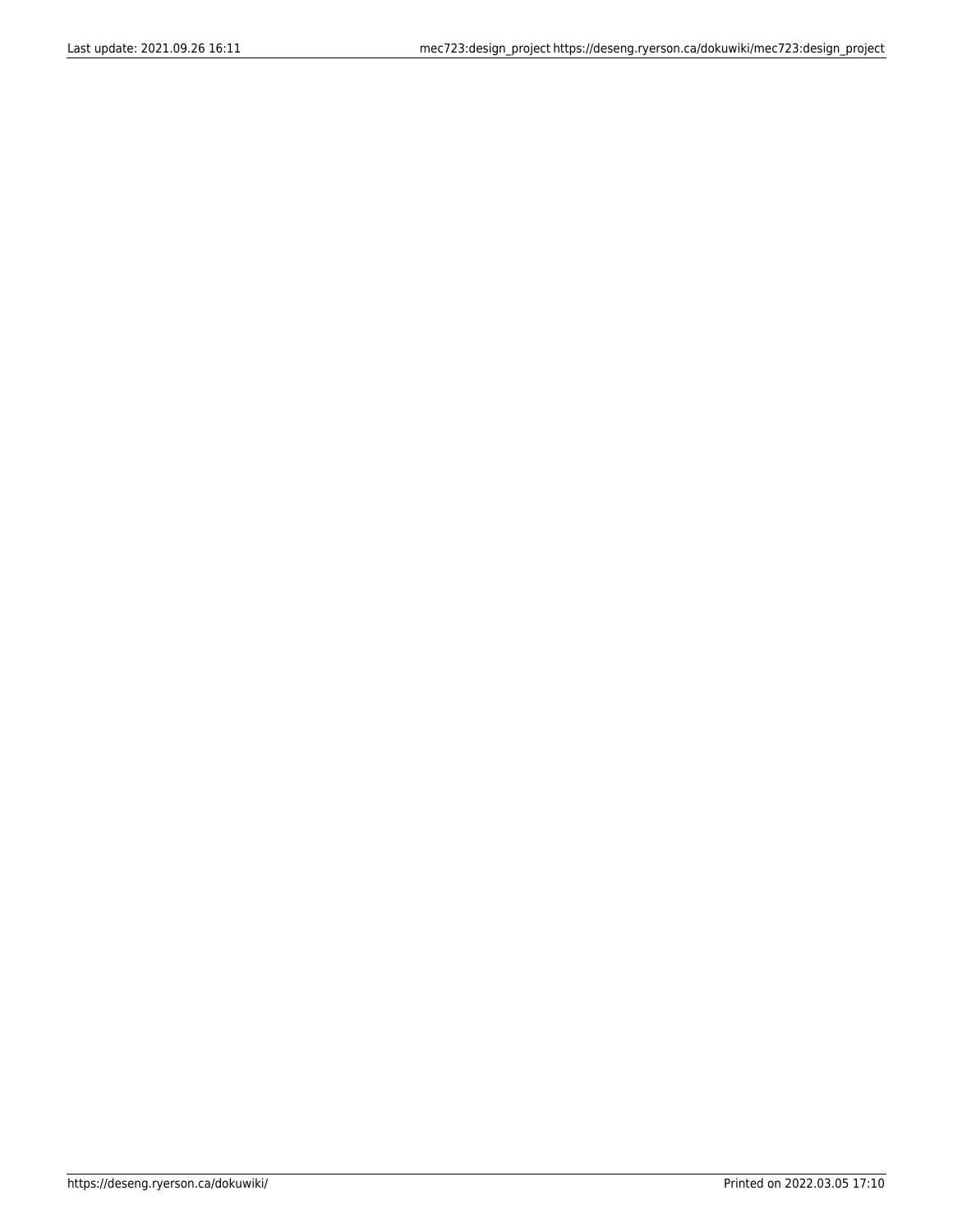# **Design Project**

This explains the semester-long team design project.

Here's a [really good design project](https://drive.google.com/file/d/0B0nElH5c4V15YzFLR3JJUVN3bFk/view?usp=sharing) by a MEC723 team from 2016. If you can match their quality, you'll do fine.

## <span id="page-2-0"></span>**Establishing Design Teams**

Teams will be determined in the Week 1 lab.

Once the teams have been assigned, you should:

- read the design notes on [project initialization.](https://deseng.ryerson.ca/dokuwiki/design:project_initialization)
- meet as a team and hold a [kickoff meeting](https://deseng.ryerson.ca/dokuwiki/design:kickoff_meeting) for your project.

You will be [tracking your responsibility](https://deseng.ryerson.ca/dokuwiki/design:project_workload_distribution_form) as part of the major project. This information will be used when assigning grades to the group project.

You must have and use a [design journal](https://deseng.ryerson.ca/dokuwiki/design:design_journal) for this project.

## <span id="page-2-1"></span>**Project Description**

In 2021, all students worked together on a single project - an *Organic Home* - which was defined [here.](https://docs.google.com/a/ryerson.ca/document/d/1xHQEFpTDwK7MEjNSyiNma4XIaOg2QFRBOlBaKY1zvhI/edit?usp=sharing)

In 2020, all students worked on the project [Addressing Food Deserts in Northern Canada.](https://docs.google.com/document/d/1DoYlaCMsPsvvgHe44XIe1NGIbJcFAmFzigqxRTj1mhc/edit?usp=sharing)

In 2019, all students worked together on a single project - [Redesigning the Ryerson PTECH Station](https://docs.google.com/document/d/1BntjhP-jqO6YxEKX-e7nMlr0fXWV_pYNju21i0FBfkU/edit?usp=sharing).

## <span id="page-2-2"></span>**Project Deliverables**

The deliverables of a project are those "concrete" things that must be presented to a client (in this case, the instructors) to constitute a completed project. The deliverables for this project include:

- 1. two design reviews, each with its own [project workload distribution form](https://deseng.ryerson.ca/dokuwiki/design:project_workload_distribution_form);
- 2. a final written report (with [design journal](https://deseng.ryerson.ca/dokuwiki/design:design_journal)s); and
- 3. a final oral presentation by your team to the rest of the class.

The final written report will use [this template](https://docs.google.com/document/d/1v9f2fIlMXxNW9Nh4sV3cFS19zNmiju7uRfd-v-oEDl4/edit?usp=sharing). Deviations in formatting, font selection, etc. without the express written permission of the instructor will result in a grade penalty.

You can read about [Salustri's grading policy.](https://deseng.ryerson.ca/dokuwiki/teaching:salustri_s_grading_policy)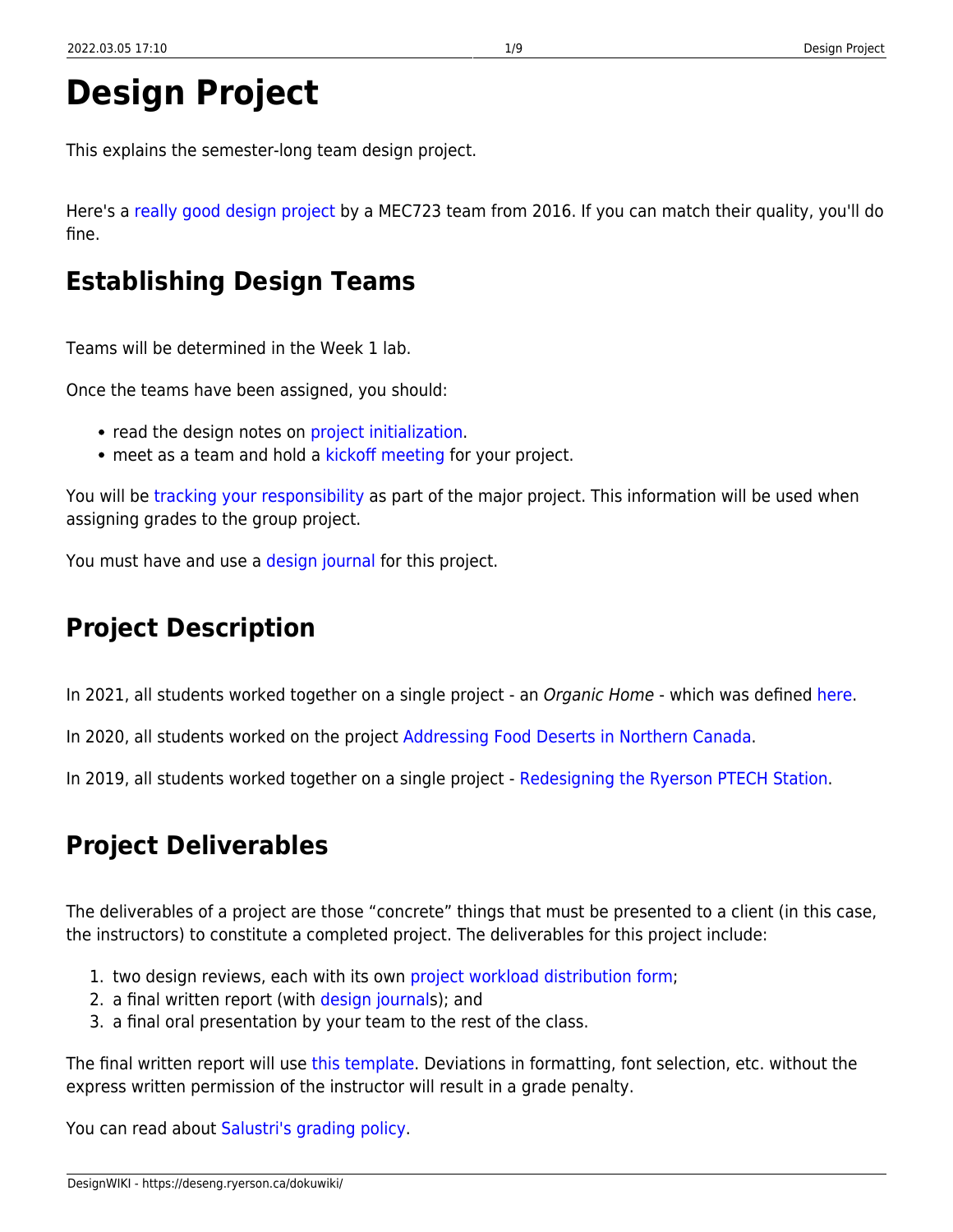## <span id="page-3-0"></span>**Milestone reports**

Two milestone reports will be expected from each team. See the [weekly schedule](https://deseng.ryerson.ca/dokuwiki/mec723:weekly_schedule) for their due dates.

Each milestone report will cover specific topics and is intended to demonstrate progress made toward finishing your design.

The milestones will be written reports, but there is no particular format. Use point form extensively. **No full paragraphs are** *required***.** You may write prose if you believe it is necessary, but there is no obligation to do so. Be clear, concise, complete, and accurate.

## **All members of a given team will get the same mark for the milestone.**

The details of what is expected in each progress report is listed below.

## <span id="page-3-1"></span>**Milestone #1**

The first milestone will be graded according to the [Milestone 1 Rubric.](https://docs.google.com/spreadsheets/d/1BShVU8RpDrClfODTHHxhlfR6mR4q9PlUYNXoA4Ac0m8/edit?usp=sharing) It must include:

- 1. the current version of your team's [PRS](https://deseng.ryerson.ca/dokuwiki/design:prs); and
- 2. a list of annotated references that were studied during the team's initial [research](https://deseng.ryerson.ca/dokuwiki/design:research), of where your team found useful information.

## <span id="page-3-2"></span>**Milestone #2**

The second milestone will be graded according to the [Milestone 2 Rubric.](https://docs.google.com/spreadsheets/d/1t1vOrjZ6t5DQJ2urr6P8-0zg31hHO8LDBnS_o3F5SqE/edit?usp=sharing) It must include:

- 1. a [PAS;](https://deseng.ryerson.ca/dokuwiki/design:pas)
- 2. a [PCS;](https://deseng.ryerson.ca/dokuwiki/design:pcs) and
- 3. a list of annotated references that were studied during the team's initial [research](https://deseng.ryerson.ca/dokuwiki/design:research), of where your team found useful information.

## <span id="page-3-3"></span>**Final written report**

Refer to the [weekly schedule](https://deseng.ryerson.ca/dokuwiki/mec723:weekly_schedule) for the deadline of the final report.

Refer to the [reporting guide](https://deseng.ryerson.ca/dokuwiki/design:reporting_guide) for general guidelines on writing reports.

The report should be written as a technical report targeted at upper management and technical staff, not a sales or marketing tool to convince prospective customers to "buy" your product.

See the page on [grading team reports](https://deseng.ryerson.ca/dokuwiki/teaching:grading_team_reports) for details on the rubric used.

The format (including fonts, colours, pagination, headers & footers, etc.) is very important. **The report format must not be changed**. I will apply [deductions and penalties](https://deseng.ryerson.ca/dokuwiki/teaching:salustri_s_grading_policy#deductions_and_penalties) for changes to the report format.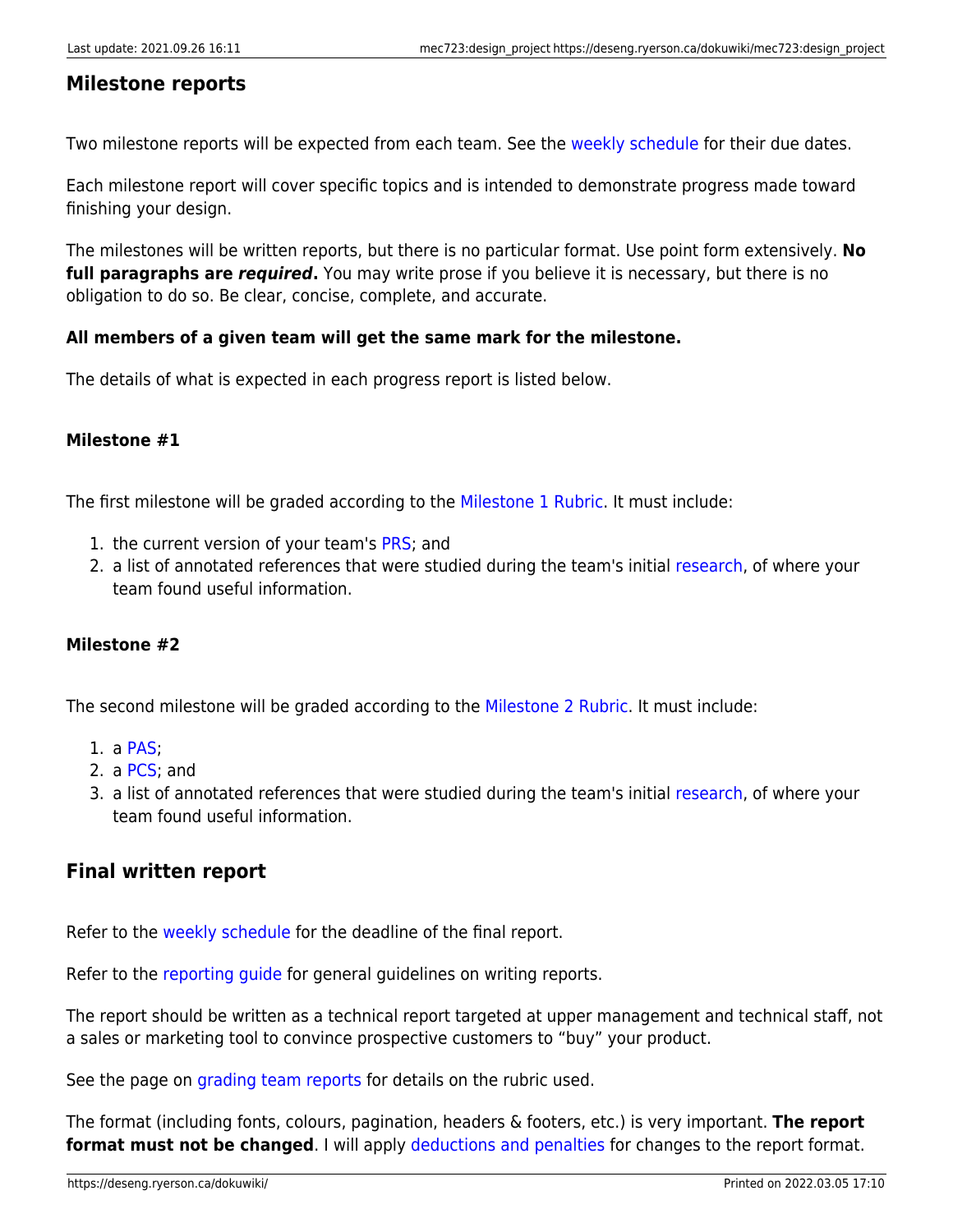The following notes explain what goes into each part of the report.

<span id="page-4-0"></span>You may remove optional section headings if you have nothing to report. Optional sections are indicated below.

### **PDF naming convention**

When you upload your final report as a PDF to the LMS, make very sure the filename is SSTT Report MEC325 YYYY.pdf.

## <span id="page-4-1"></span>**Report Title Page**

- **Replace the image** on the cover page with a rendering of your product.
	- $\circ$  A rendering is not a technical drawing. It is a pictorial representation of your design shown in its operational setting.
	- Create a Solidworks drawing in which you turn on shading, perspective, and other options to render a "photorealistic" version of your product.
	- Add a background (which can be done in Solidworks) that shows your product in its operating environment, with other objects in frame to give a sense of size and perspective.
- **Replace TITLE OF PRODUCT** with the name of the product you have designed.
- **Replace the SSTT** in "TEAM SSTT" with your team's actual ID number.
- **Replace the SSTT** in the footer of pages with your team's actual ID number.

### <span id="page-4-2"></span>**Team Declaration**

- Add your names and the last five digits of your student number to this page.
	- Using Google Docs for this will leave evidence that each team member "signed" this sheet in the revision history.
	- Be sure to use your Ryerson account when adding this information.
	- $\circ$  This page acts as a contract with Ryerson, indicating that you have not "cheated" and have been truthful to the best of your knowledge, and that you have shared your Workload Distribution Form with your TA and your instructor.
	- Academic Integrity is vital to a university education; Ryerson's Academic Integrity Policy is available [here.](https://www.ryerson.ca/academicintegrity/students/ryersons-academic-integrity-policy-policy-60/)

### <span id="page-4-3"></span>**Executive Summary**

- A one-page summary of the project.
	- This must summarize the key features of the design [situation](https://deseng.ryerson.ca/dokuwiki/design:situation) you addressed and of your team's design intervention. Describe what you designed, not how you designed it.
- Do not discuss the process you followed in the Executive Summary.
- See an [example executive summary.](https://deseng.ryerson.ca/dokuwiki/mec325:example_executive_summary)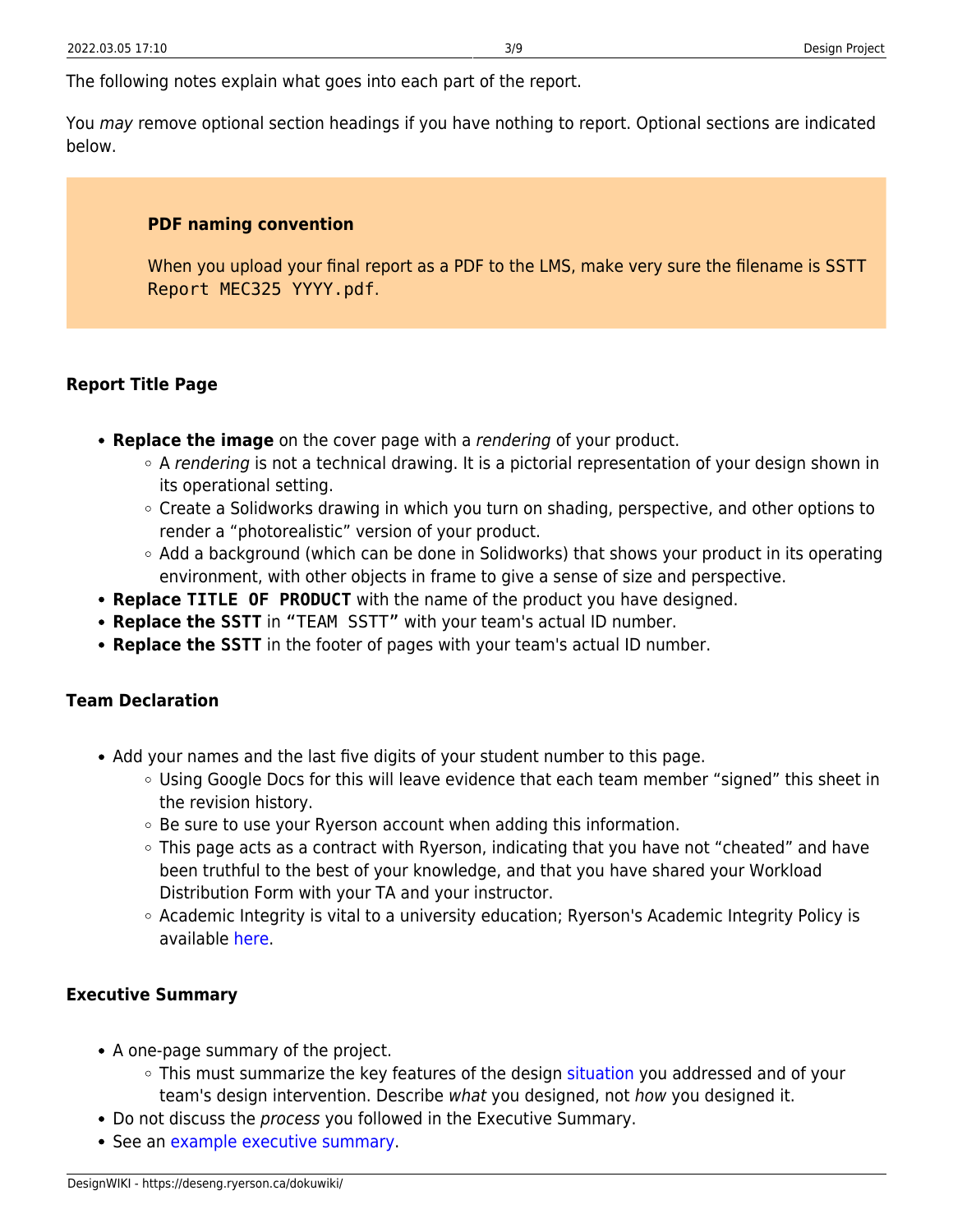## <span id="page-5-0"></span>**Table of Contents, List of Figures, and List of Tables**

- Just what you would expect.
- Page numbers for all entries are required.

## <span id="page-5-1"></span>**Introduction**

This includes:

- a verbatim copy of the entire design brief, formatted to match the report;
- an optional description (up to 2 pages in the design brief addenda) of how your team has decided to interpret vague terms or conditions as defined in the design brief;
- up to 5 pages of summary of [situation scan](https://deseng.ryerson.ca/dokuwiki/design:situation_scan);
- identification of your [reference design](https://deseng.ryerson.ca/dokuwiki/design:reference_design#deliverables) and an explanation of why it was selected;
- a collection of [situated use cases](https://deseng.ryerson.ca/dokuwiki/design:situated_use_case), one per team member;
- a [usage scenario;](https://deseng.ryerson.ca/dokuwiki/design:usage_scenario) and
- a summary of the [human factor demands](https://deseng.ryerson.ca/dokuwiki/design:human_factor_demands) of your reference design (details and calculations to appear in an Appendix).

## <span id="page-5-2"></span>**Problem Analysis**

Provide an up to date [product requirements specification](https://deseng.ryerson.ca/dokuwiki/design:product_requirements_specification), including:

- descriptions and justifications of the [human factor capabilities](https://deseng.ryerson.ca/dokuwiki/design:human_factor_capabilities) and [persona](https://deseng.ryerson.ca/dokuwiki/design:persona)s;
	- there must be justifications for each noted HF capability that refers back to the corresponding [human factor demands](https://deseng.ryerson.ca/dokuwiki/design:human_factor_demands) and why the value of that HF was altered.
- a collection of properly documented [interaction error](https://deseng.ryerson.ca/dokuwiki/design:interaction_error)s for the current situation; and
- revisions, if any, to your [usage scenario](https://deseng.ryerson.ca/dokuwiki/design:usage_scenario);
- a full description of the [requirements](https://deseng.ryerson.ca/dokuwiki/design:requirement) for your project in [requirement list](https://deseng.ryerson.ca/dokuwiki/design:requirement_list) format, justified with respect to the design brief, personas, usage scenarios, and interaction errors as well as your own background research; and
- an (optional) discussion section of **up to** two pages covering any particularly notable features of this stage of your project, and any extra background research you did during this stage.

## <span id="page-5-3"></span>**Systems Design**

Provide an up to date [product architecture specification](https://deseng.ryerson.ca/dokuwiki/design:product_architecture_specification) for the overall product system. Include:

- a [System Identification Matrix,](https://deseng.ryerson.ca/dokuwiki/design:subsystem)
- a complete [system diagram](https://deseng.ryerson.ca/dokuwiki/design:system_diagram) including quantified [system interfaces](https://deseng.ryerson.ca/dokuwiki/design:system_interface), and
- an optional two-page discussion of key/interesting/surprising features of the architecture that are not evident from the diagram itself.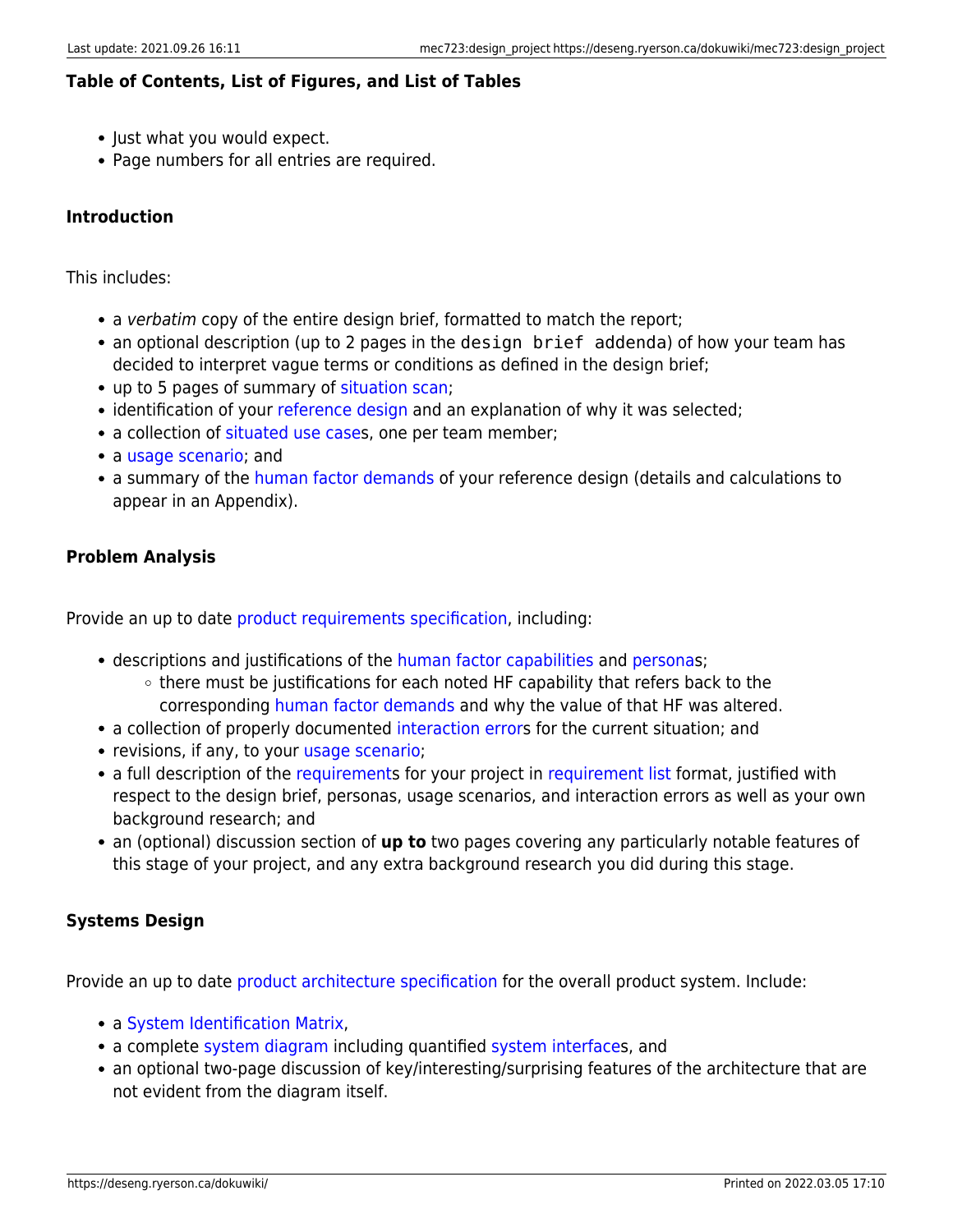## <span id="page-6-0"></span>**Concept Design**

Provide an up to date [product concept specification](https://deseng.ryerson.ca/dokuwiki/design:product_concept_specification) for the product. There is no need to develop a PCS for each system within it. Include:

- a report of your team's **ideation**, including a morphological chart, and **up to** five pages highlighting any [creativity methods](https://deseng.ryerson.ca/dokuwiki/design:creativity_method) that you used to help you come up with embodiments,  $\circ$  (make sure proper attribution is given for all embodiments)
- a listing of **inconsistent embodiments** and a brief explanation of how you identified them,
- a description of your team's **initial set of concepts** and a brief explanation of how you identified them,
- the initial **concept evaluation** including a proper decision matrix and appropriate justifications, where
	- $\circ$  individual DMs are to be placed in a report Appendix, and
	- $\circ$  the summary DM is to be placed in the body of the report;
- a description of how you **refined the concepts**,
- the second **concept evaluation** including a proper decision matrix and appropriate justifications, where
	- $\circ$  individual DMs are to be placed in a report Appendix, and
	- $\circ$  the summary DM is to be placed in the body of the report;
- a final **validation** of your winning concept with respect to the design brief, the usage scenarios, the requirements, and the systems design, and
- a discussion of **up to** two pages indicating any special features of the concept design and any revisions to the usage scenarios that arose from concept design.

## <span id="page-6-1"></span>**Detailed Design**

No more than 5 pages of text explaining how you did the detailed design of the product.

- We do NOT expect you to account for every bolt and nut.
- You can specify parts as off-the-shelf by simply quoting a model number and manufacturer (if you can find it).
- Remember to cover as much ground as possible without going into too much detail.
	- Don't spend all your time on the electrical system (assuming you have one) and forget all about structural elements.
- Refer to drawings in Appendix 1 (see below) as required.
- Expand on the operation of the product (as described in the Concept Design part of the report) without just repeating previous descriptions.
- **DO NOT:**
	- $\circ$  describe in paragraph form how your product is assembled<sup>[1\)](#page--1-0)</sup>;
	- $\circ$  write a dozen paragraphs describing every part of the product<sup>[2\)](#page--1-0)</sup>;
	- $\circ$  write lots of plain text explaining how the product is used<sup>3</sup>); or
	- pad out this section to get to 5 pages on the premise it will get you a better grade<sup>[4\)](#page--1-0)</sup>.
- **DO:**
	- $\circ$  explain any detailed design decisions that were of particular importance to your product; and
	- mention any interesting, special, or surprising features of your product.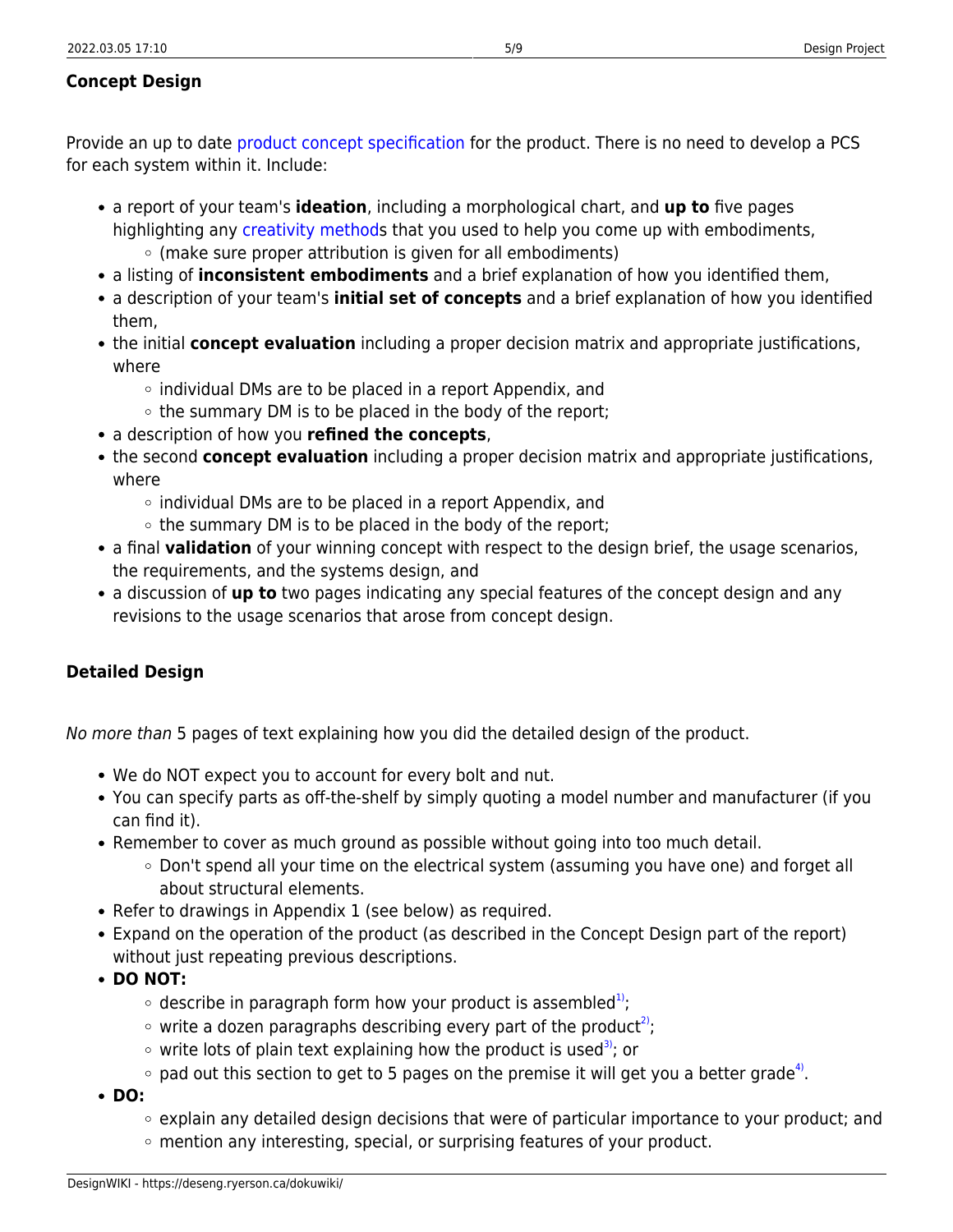### <span id="page-7-0"></span>**Design Discussion**

No more than 2 pages summarizing the benefits of your design intervention itself, it's key features, etc.

## <span id="page-7-1"></span>**Project Discussion**

No more than 2 pages summarizing and explaining any points about the project and how your team did it that you think is noteworthy.

- Were there any procedural problems during the project?
- Did the team make any major mistakes?
- What most satisfied your team about the design you came up with?

## <span id="page-7-2"></span>**Conclusion**

No more than 1 page summarizing the entire intervention and project.

## <span id="page-7-3"></span>**References**

Properly cited list of references using the [ASME Reference Style.](https://www.asme.org/publications-submissions/journals/information-for-authors/journal-guidelines/references)

- This is not an annotated bibliography.
- There are two sections in the References: (a) one for parts and assemblies you specify as off the shelf in your CAD drawings, and (b) another for scientific and practical data.
- You are required to link the citations in your report directly to the corresponding references.
	- $\circ$  That is, when you cite a source (e.g., [12]) in the body of your work, the number (12 in this case) needs to link to the item in your References section that gives the full reference of the source.
	- $\circ$  We do NOT mean that you must link directly to the actual source (journal, book, website) that you are referencing.

### <span id="page-7-4"></span>**Appendix 1**

Solidworks Drawings - a set of working drawings of your product, sufficient to allow someone to actually assemble it.

- Insert drawings into your report in landscape mode, ensuring correct aspect ratio.
- The first drawing(s) would be assembly drawing(s) and bill of materials (including off-the-shelf as well as custom parts).
- Subsequent pages include detailed drawings of all custom parts.
- Because you are typically limited to A-size sheets, you may put the bill of materials on a separate page, after the assembly drawings but before the parts drawings.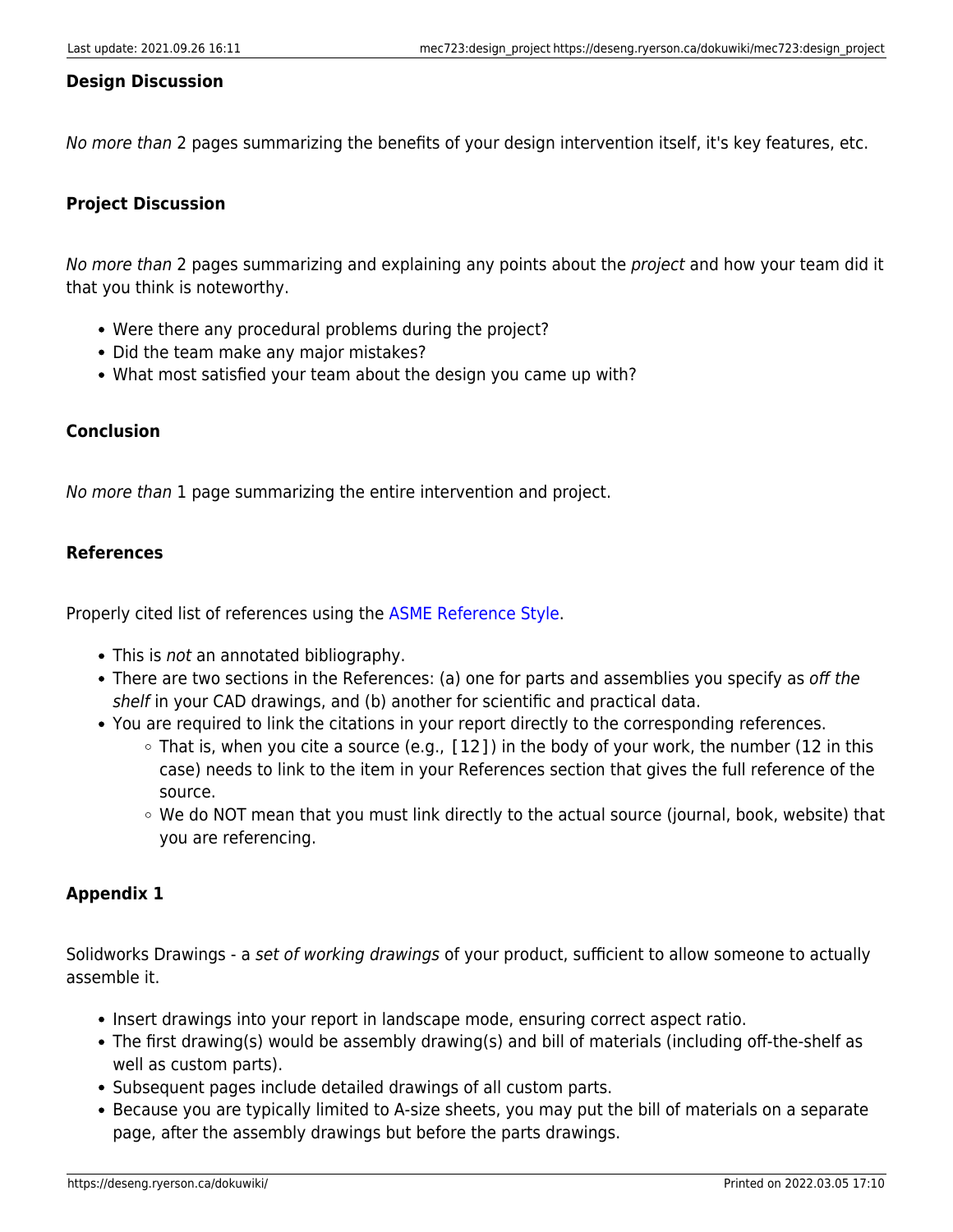- NOTE: Your project may be such that it is not possible to draw the whole assembly drawing or all of the detailed parts. In this case, you are expected to do as much as you can. The instructor will assess whether what you have provided is sufficient.
- $\circ$  NOTE: Off the shelf parts that you found online and that are listed in the bill of materials must include a citation to a reference in your References that provides a URL reference.
- Each drawing **must** have the name of the draftsperson who created it.
- The CAD Drawings in this appendix are NOT "figures" and so are NOT captioned.

## <span id="page-8-0"></span>**Appendix 2 etc.**

Whatever other ancillary material you need to demonstrate and justify your design, such as data sheets on components you found on the web or in hard-copy catalogues, or for calculations you wish to include about how you designed your product (e.g. calculating forces, loads, velocities, component sizes, etc.)

## <span id="page-8-1"></span>**Report tips**

### **Length of the report**

Irrelevant. It must be as long as necessary and no longer.

#### **Writing style**

We're engineers. We don't do "style." We want factual, dry, simple, easy to read reports. Like a [Vulcan](https://en.wikipedia.org/wiki/Vulcan_(Star_Trek)) would write. The design is hard enough to understand; you mustn't make the reader's job even harder by using difficult language.

Keep is short and simple, and keep it as precise as possible.

You **can** write "we" if it's obvious from the context who "we" are. Otherwise, use "the team." You can refer to individual team members by their surnames without titles $5$ 

### **The report must demonstrate that**

you followed the Roadmap correctly and

justified your decisions.

Example: You spend 2 hours working on an idea that ends up being removed from the final design. You must (a) count those hours, and (b) briefly describe (a couple of sentences is enough) that work in an appropriate discussion section of the report.

### **Unnecessary material is BAD**

To include any unnecessary material will be considered an error.

Example: If you're designing a stapler, you don't need to include a whole page about the history of stapling unless there's some specific information that directly informs/justifies decisions you made in your project.

Example: do not explain what the Roadmap process is; we already know.

## <span id="page-8-2"></span>**CAD Files**

Along with your final report, each team must submit a full set of Solidworks files of their design.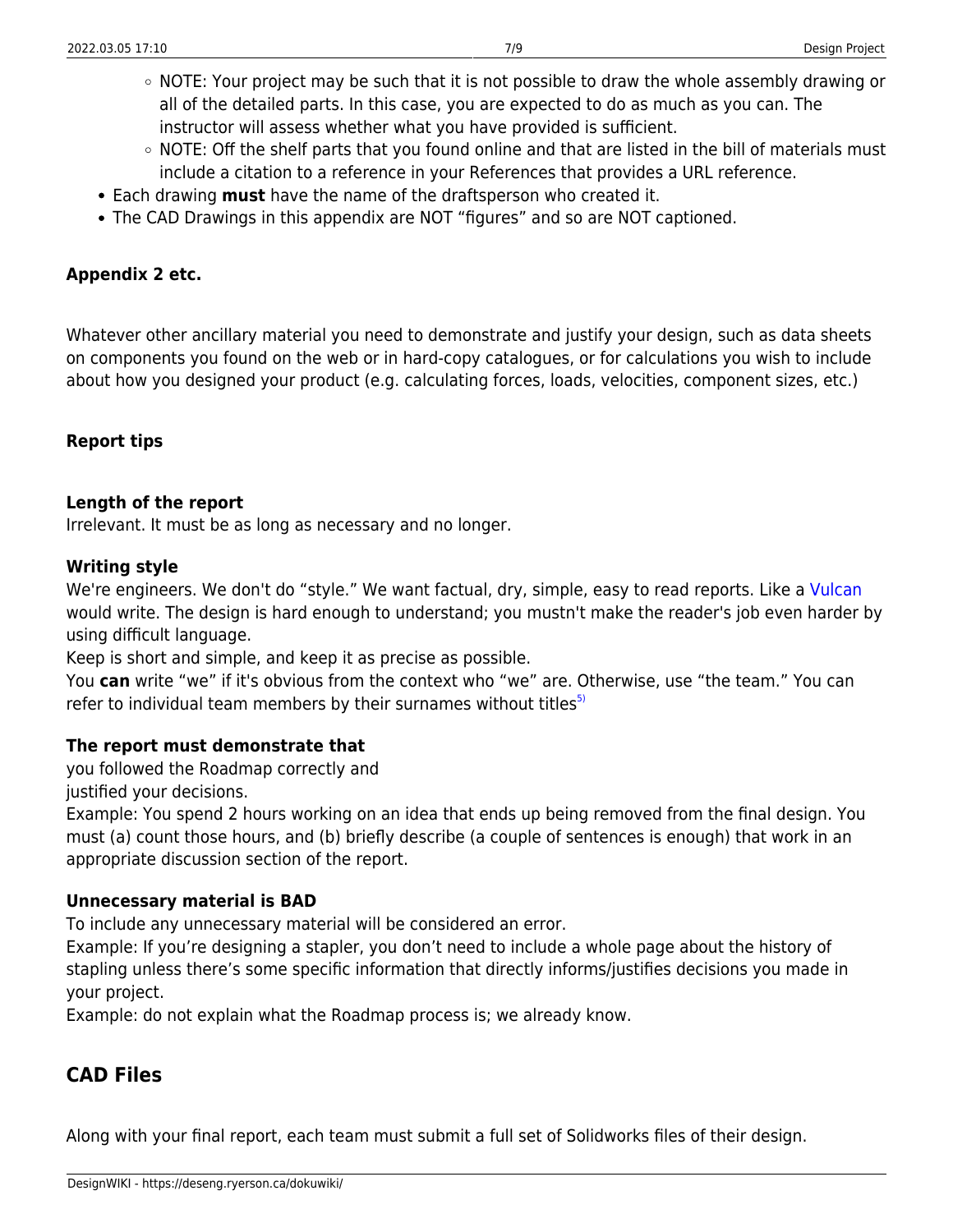- In each case, only one person per team needs to upload material.
- The CAD files must be in Solidworks format; PDF versions are unacceptable.
- Solidworks files will be run through [Graderworks](https://garlandindustriesllc.com/index.php/graderworks) to check for unacceptable copying of work.
- Do **not** zip or compress the Solidworks files. Zipped files will NOT be graded.

## <span id="page-9-0"></span>**Final Oral Presentation**

Refer to the [weekly schedule](https://deseng.ryerson.ca/dokuwiki/mec723:weekly_schedule) for the timing of oral presentations.

Suits and ties are **not** required, but a clean, well-groomed appearance is an important part of being a professional engineer.

Presentations will start promptly. Each team will be given EXACTLY 10 minutes to make their presentation.

A PC & data projector will be available, with PowerPoint installed. You will expect to have your presentation on a USB key or a CD.

The presentation should summarize your project in a professional and technical manner. You are **not** trying to sell your product.

Refer to the [reporting guide](https://deseng.ryerson.ca/dokuwiki/design:reporting_guide) for further information and tips on presentations.

During the presentations, you will be graded on your ability to present and not on the technical content of your presentation or the merit of your design. Among other things, this includes:

- attire (business casual is okay suits & ties are not required)
- loudness and tone of voice
- eve contact
- clarity of presentation
- pronunciation and diction
- how you act while your teammates are talking
- quality of your slides and other visual materials

[1\)](#page--1-0)

If you have an assembly plan, add it as an appendix and just comment on it briefly in the 5 pages. [2\)](#page--1-0)

That's what the CAD drawings are for.

[3\)](#page--1-0)

You can do that in a flowchart that you insert as an appendix. Just comment on it in the 5 pages. [4\)](#page--1-0)

You won't.

[5\)](#page--1-0)

Example: "Salustri did X and Neumann did Y while the rest of the team developed the CAD drawings."